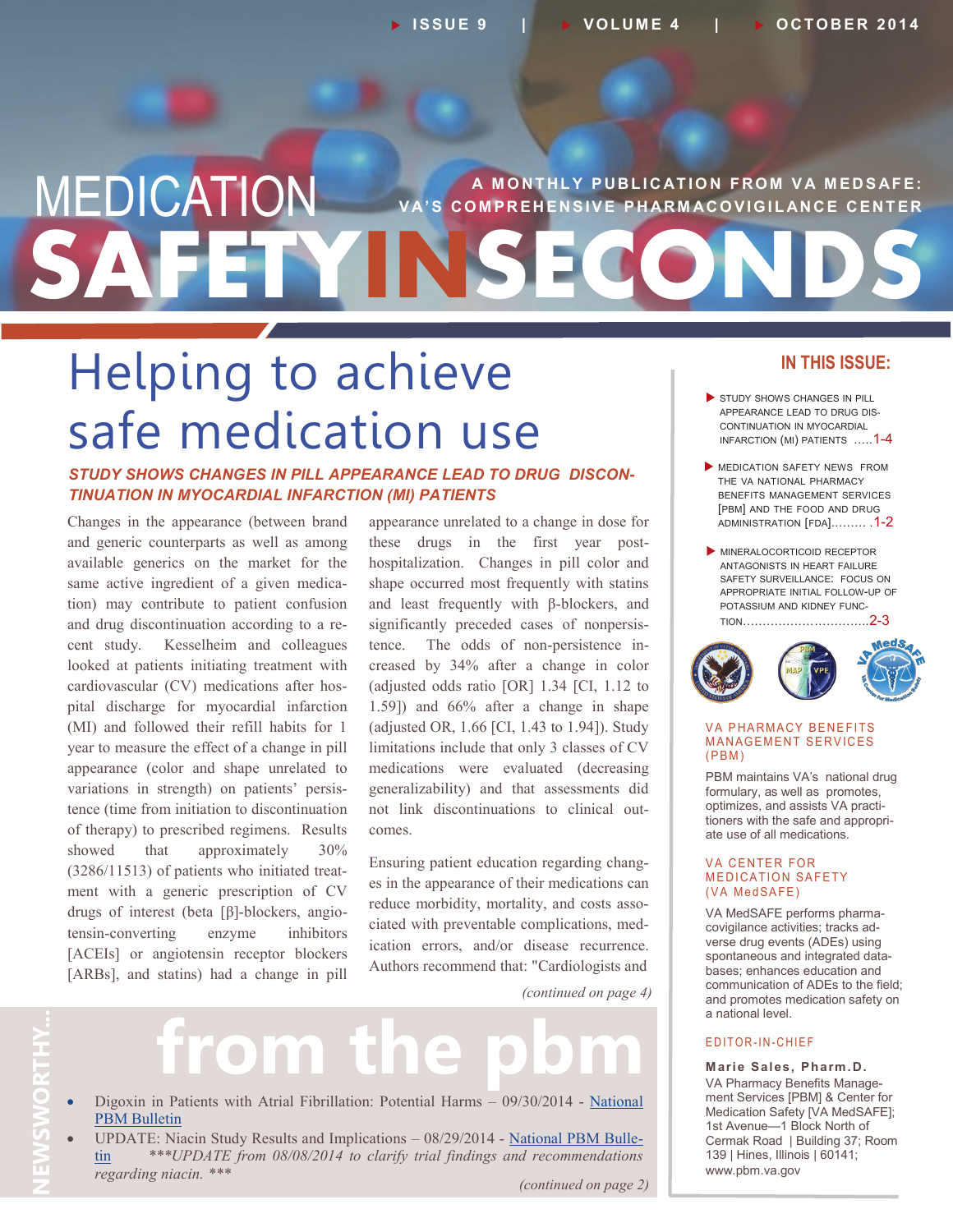# from the fda *continued from page 1*

#### **RESPIRATORY**

[FDA approves label changes for asthma drug Xolair \(omalizumab\), including describing slightly higher risk of](http://www.fda.gov/Drugs/DrugSafety/ucm414911.htm)  [heart and brain adverse events](http://www.fda.gov/Drugs/DrugSafety/ucm414911.htm)

#### 09-26-2014 **\*\*\*UPDATE FROM 07-16-2009\*\*\***

FDA has added information about the findings of a slightly elevated risk of cardiovascular and cerebrovascular serious adverse events in patients treated with omalizumab to the Adverse Reactions section of the drug label. FDA has also added information about uncertain findings regarding a potential risk of cancer to the Warnings and Precautions section of the product insert. These changes were prompted by the FDA's review of the manufacturer's postmarketing commitment study entitled An **E**pidemiologic Study of **X**olair (omalizumab): Evaluating **C**linical **E**ffectiveness and **L**ong-Term **S**afety in Patients with Moderate to Severe Asthma *(*EXCELS), which assessed the safety of Xolair over a 5-year period. Results showed:

- a higher incidence rate per 1,000 patient-years of overall cardiovascular and cerebrovascular serious adverse events observed in Xolair-treated patients compared to non-Xolair-treated patients, as well as for myocardial infarction, unstable angina, transient ischemic attack, pulmonary embolism/venous thrombosis, and pulmonary hypertension. No increases in the rates of ischemic stroke or cardiovascular death occurred in patients treated with Xolair compared to non-Xolair-treated patients. To further investigate these findings, FDA conducted a review of a pooled analysis of 25 randomized double-blind, placebo-controlled clinical trials of 8 to 52 weeks in duration completed by December 31, 2010, which showed no notable differences in the rates of specific cardiovascular events (including cardiovascular death, myocardial infarction, arrhythmias, heart failure, stroke, transient ischemic attack, pulmonary hypertension, pulmonary embolism, and unstable angina) between Xolair-treated patients and placebo patients.
- similar incidence rates of primary malignancies per 1,000 patient-years among Xolair-treated and non-Xolair-treated patients.

Although weaknesses in study design and conduct of the above analyses make it difficult to definitively confirm or determine the exact increased level of these risks with omalizumab, label revisions now warn about these safety signals.

#### Getting the most from our safety surveillance *MINERALOCORTICOID RECEPTOR ANTAGONISTS IN HEART FAILURE SAFETY SURVEILLANCE: FOCUS ON APPROPRIATE INITIAL FOLLOW-UP OF POTASSIUM AND KIDNEY FUNCTION*

*Contributed by Elaine Furmaga, Pharm.D. and Cedric Salone, Pharm.D.*

Treatment with a mineralocorticoid receptor antagonist (MRA), in addition to standard therapy in patients with heart failure (HF) with reduced ejection fraction (HF*r*EF), has been shown to decrease all-cause and cardiovascular mortality, and reduce HF hospitalizations.<sup>1,2</sup> Current clinical practice guidelines recommend treatment with a MRA in patients with New York Heart Association (NYHA) class II-IV HF and a left ventricular ejection fraction  $\leq 35\%$ <sup>3,4</sup> However, careful monitoring is recommended as there is the potential for adverse outcomes related to hyperkalemia with a MRA, and lack of appropriate follow-up.<sup>5-7</sup>

The VA Pharmacy Benefits Management Services (PBM), Medical Advisory Panel (MAP), and VISN Pharmacist Executives (VPEs), in collaboration with members of the Chronic Heart Failure (CHF) Quality Enhancement Research Initiative (QUERI), developed clinical recommendations for the use of the MRAs in patients with HF*r*EF, to emphasize appropriate selec-

tion of patients as well as the need for close monitoring and follow-up. Per the clinical recommendations, patients initially prescribed a MRA should have an evaluation of their potassium (and serum creatinine for spironolactone) prior to receiving a new prescription for either spironolactone or eplerenone, then again at or within 1 week. Thereafter, for spironolactone, it is recommended that continued monitoring should be every 4 weeks for the first 3 months, every 3 months for 1 year, then every 6 months (for eplerenone, continued monitoring should be at 4 weeks, then periodically) [refer to [Mineralocorticoid Recep](https://vaww.cmopnational.va.gov/cmop/PBM/Clinical%20Guidance/Clinical%20Recommendations/Mineralocorticoid%20Receptor%20Antagonists%20(Eplerenone,%20Spironolactone)%20in%20Heart%20Failure,%20Recommendations%20for%20Use.doc)[tor Antagonists \(Eplerenone, Spironolactone\) in Heart Failure,](https://vaww.cmopnational.va.gov/cmop/PBM/Clinical%20Guidance/Clinical%20Recommendations/Mineralocorticoid%20Receptor%20Antagonists%20(Eplerenone,%20Spironolactone)%20in%20Heart%20Failure,%20Recommendations%20for%20Use.doc)  [Recommendations for Use\]](https://vaww.cmopnational.va.gov/cmop/PBM/Clinical%20Guidance/Clinical%20Recommendations/Mineralocorticoid%20Receptor%20Antagonists%20(Eplerenone,%20Spironolactone)%20in%20Heart%20Failure,%20Recommendations%20for%20Use.doc).

In collaboration with the CHF QUERI, the PBM and the VA Center for Medication Safety (VA MedSAFE) conducted a safety evaluation to:

Determine the extent of potassium monitoring as per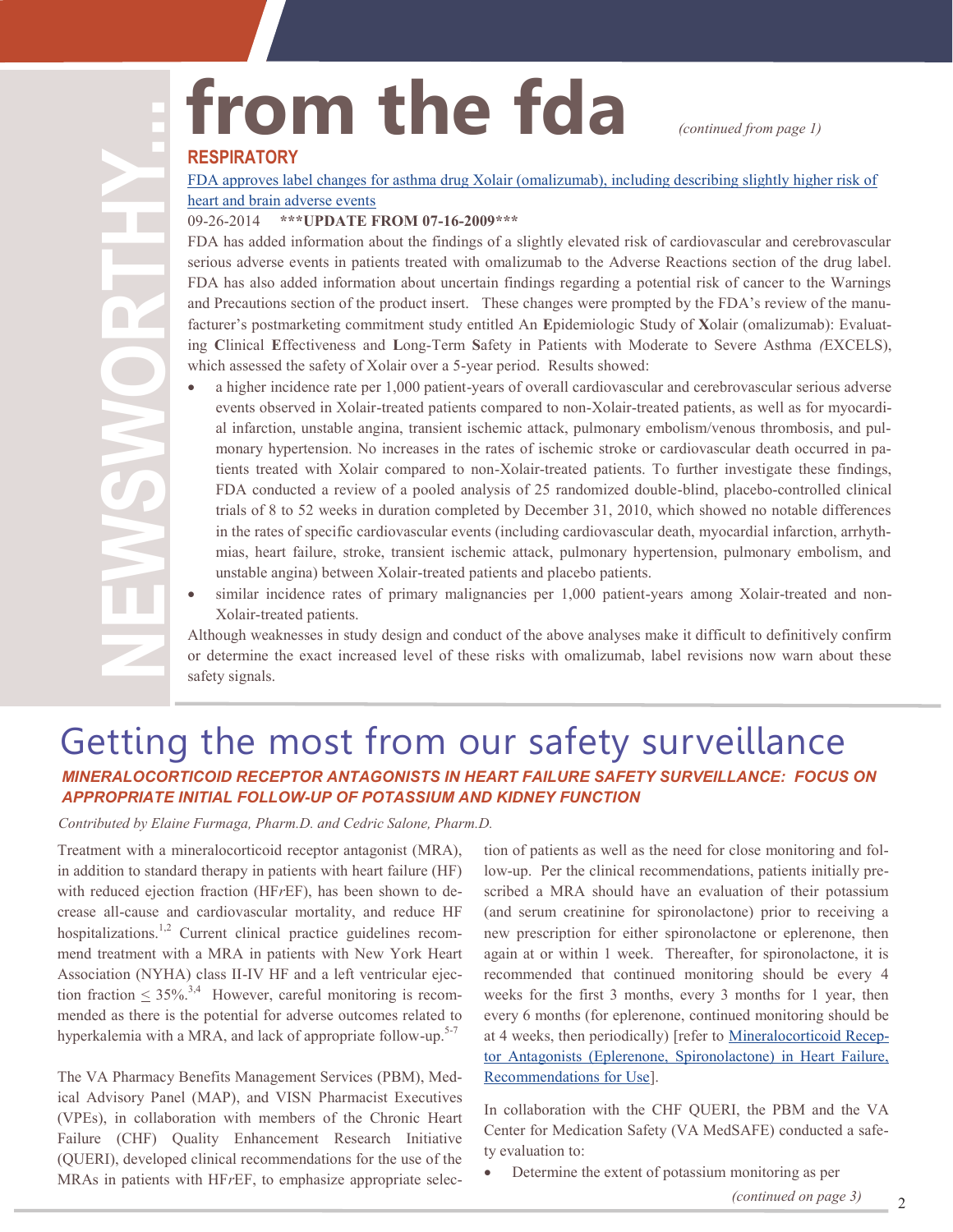### Getting the most from our safety surveillance

*MINERALOCORTICOID RECEPTOR ANTAGONISTS IN HEART FAILURE SAFETY SURVEILLANCE: FOCUS ON APPROPRIATE INITIAL FOLLOW-UP OF POTASSIUM AND KIDNEY FUNCTION* 

#### *(continued from page 2)*

recommendations after initial prescription of a MRA.

- Identify potential reasons for nonadherence to recommendations where monitoring is deficient.
- Compare potassium in patients with follow-up within the recommended timeframe vs. those outside the recommendations.
- Explore whether implementation of a sustainable method for improving follow-up is feasible from a national level.

Eight sites agreed to participate in the evaluation and included: Ann Arbor, Bay Pines, Black Hills/Ft. Meade, Cincinnati, Detroit, Kansas City, Memphis, Puget Sound/Seattle. The evaluation was conducted in patients with a history of HF*r*EF and a new prescription for a MRA between September 1, 2012 and February 28, 2013. Patients were divided into those who received laboratory follow-up of their potassium within 1 week of the new prescription (or within 2 weeks if the prescription was mailed), and those who did not have laboratory follow-up within this timeframe. The sites were asked to complete a questionnaire on those patients who did not receive laboratory follow-up within the recommended timeframe as described above.

Based on laboratory and prescription data obtained from the national database, and responses from the site questionnaire, the following observations were made:

- Approximately 42% of patients being evaluated with HF*r*EF and an initial prescription for a MRA, received follow-up laboratory monitoring according to the recommendations of within 1 week (or within 2 weeks for patients who had their prescription mailed).
- Of the patients who exceeded the recommended timeframe for follow-up, approximately 78% had laboratory follow-up within 3 months of the initial MRA prescription.
- It appeared that the most frequent reason for the patient not having follow-up labs within the recommended timeframe was either that the lab was ordered for  $> 2$  weeks (46%; 28% had lab ordered for  $\leq$  2 weeks) or that a lab was not ordered (13%) .
- Patient understanding of the prescription or lab instructions did not appear to be a major reason for patients not having lab follow-up.
- When comparing potassium in patients with follow-up within the recommended timeframe vs. those outside the recommendations (but within 3 months of the initial prescription):
	- An elevated potassium ( $> 5.5$  mEq/L) after the initial MRA prescription occurred in 0.96% of patients with follow-up within 1 week (within 2 weeks if prescription was mailed) compared to 1.6% who had lab follow-up within 3 months.
- A similar number of patients in each group who had potassium levels  $> 5.0$  mEq/L upon follow-up, had risk factors for developing hyperkalemia (e.g., baseline potassium  $> 5.0$  mEq/L or serum creatinine  $> 2.5$  mg/dl; prescribed potassium supplements).
- There were no reports of potassium  $\geq 6.0$  mEq/L in either follow-up group.
- Due to the lag time of obtaining and reporting laboratory results to the sites, national level follow-up using the method described in this project would not be feasible; however, implementation via a National Medication Use Evaluation Tracker (MUET) or VISN Dashboard may be suitable for patient follow-up and intervention.

#### **Conclusions and Recommendations**

Laboratory evaluation of potassium as recommended within 1 week after initial prescription of a MRA in patients with HF*r*EF is suboptimal. Provider education should emphasize the recommended timeframe for follow-up (i.e., prior to receiving a new prescription for a MRA, then again at or within 1 week; then, for spironolactone, every 4 weeks for the first 3 months, every 3 months for 1 year, then every 6 months), and the potential factors that may increase the risk for hyperkalemia during treatment with a MRA (e.g., baseline elevated potassium and/or serum creatinine; concomitant medications that may contribute to increased potassium levels, noting the recommendation that potassium supplements or potassium-sparing diuretics should be discontinued when therapy with a MRA is initiated). Methods for implementing appropriate follow-up with a MRA (e.g., MUET, Dashboard) should be explored.

#### **REFERENCES**

- Pitt B, Zannad F, Remme WJ, et al. The effect of spironolactone on morbidity and mortality in patients with severe heart failure: Randomized Aldactone Evaluation Study Investigators. N Engl J Med 1999;341:709-17.
- 2. Zannad F, McMurray JJV, Krum H, et al., for the EMPHASIS-HF Study Group. Eplerenone in patients with systolic heart failure with mild symptoms. N Engl J Med published online Nov 14, 2010; doi:10.1056/NEJMa1009492
- 3. Hunt SA, Abraham WT, Chin MH, et al.; American College of Cardiology Foundation/American Heart Association Task Force on Practice Guidelines, International Society for Heart and Lung Transplantation. 2009 Focused Update Incorporated Into the ACC/AHA 2005 Guidelines for the Diagnosis and Management of Heart Failure in Adults. J Am Coll Cardiol published online Mar 26, 2009; doi:10.1016/j.jacc.2008.11.013
- 4. Yancy CW, Jessup M, Bozkurt B, Butler J, Casey DE Jr, Drazner MH, Fonarow GC, Geraci SA, Horwich T, Januzzi JL, Johnson MR, Kasper EK, Levy WC, Masoudi FA, McBride PE, McMurray JJV, Mitchell JE, Peterson PN, Riegel B, Sam F, Stevenson LW, Tang WHW, Tsai EJ, Wilkoff BL. 2013 ACCF/AHA guideline for the management of heart failure: a report of the American College of Cardiology Foundation/American Heart Association Task Force on Practice Guidelines. J Am Coll Cardiol 2013 June 5 [E-pub ahead of print].
- 5. [Juurlink DN,](http://www.ncbi.nlm.nih.gov/entrez/query.fcgi?db=pubmed&cmd=Search&itool=pubmed_Abstract&term=%22Juurlink+DN%22%5BAuthor%5D) [Mamdani MM,](http://www.ncbi.nlm.nih.gov/entrez/query.fcgi?db=pubmed&cmd=Search&itool=pubmed_Abstract&term=%22Mamdani+MM%22%5BAuthor%5D) [Lee DS,](http://www.ncbi.nlm.nih.gov/entrez/query.fcgi?db=pubmed&cmd=Search&itool=pubmed_Abstract&term=%22Lee+DS%22%5BAuthor%5D) et al. Rates of hyperkalemia after publication of the Randomized Aldactone Evaluation Study. [N Engl J Med](javascript:AL_get(this,%20)  2004;351:543-51.
- 6. [Bozkurt B,](http://www.ncbi.nlm.nih.gov/entrez/query.fcgi?db=pubmed&cmd=Search&itool=pubmed_Abstract&term=%22Bozkurt+B%22%5BAuthor%5D) [Agoston I,](http://www.ncbi.nlm.nih.gov/entrez/query.fcgi?db=pubmed&cmd=Search&itool=pubmed_Abstract&term=%22Agoston+I%22%5BAuthor%5D) [Knowlton AA.](http://www.ncbi.nlm.nih.gov/entrez/query.fcgi?db=pubmed&cmd=Search&itool=pubmed_Abstract&term=%22Knowlton+AA%22%5BAuthor%5D) Complications of inappropriate use of spironolactone in heart failure: when an old medicine spirals out of new guidelines. [J Am Coll Cardiol 2](javascript:AL_get(this,%20)003;41:211-4.
- 7. Shah KB, Rao K, Sawyer R, Gottlieb SS. The adequacy of laboratory monitoring in patients treated with spironolactone for congestive heart failure. J Am Coll Cardiol 2005;46:845-9.